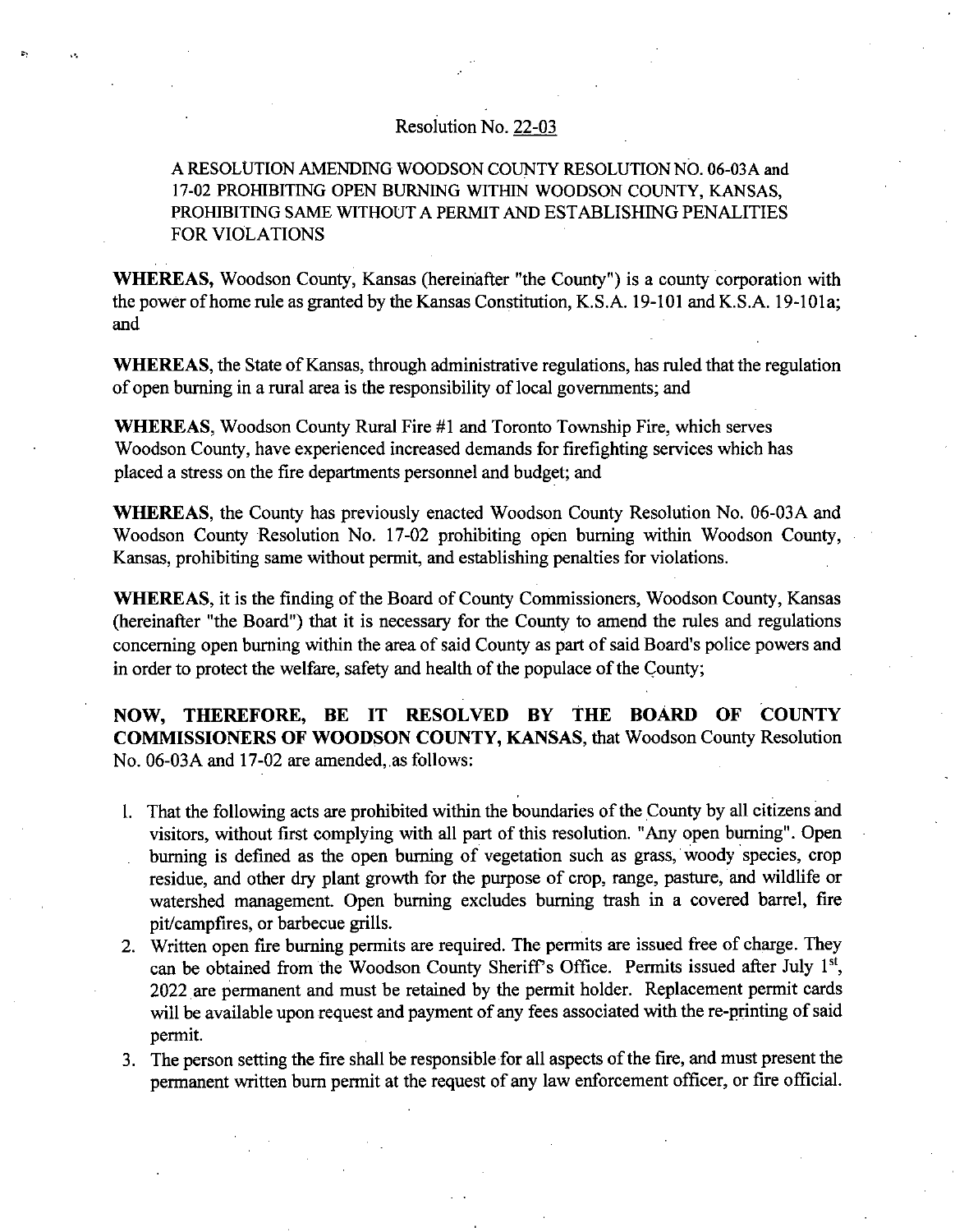Alternatively, reproduced copies of the permits are acceptable. Also acceptable will be the name of the permit holder, and the permit number, which can then be verified.

- 4. Before starting an open fire, the burn permit holder must contact the Woodson County Sheriff Office Dispatch Center (620-625-8640) and report his/her name, the burn permit number, the address where the fire will be started, and the type of burning.
- 5. Permit holders shall insure that they have enough manpower and equipment on hand to control their open burn. The individual setting the open fire assumes responsibility for any fire damages that may result from said fire, to neighboring property. The Woodson County Rural Fire # I Department, and the Toronto Township Fire Department, their officers, agents, and volunteers, assumes no responsibility or liability for fire damage resulting from the use of open fire burning permits.
- 6. On a day-to-day basis the Woodson County Rural Fire #1 Fire Chief, or his/her designee, may issue a bum ban, based on the current fire index, wind speed, humidity, he/she will advise the Woodson County Sheriff Dispatch Center whether or not permission to burn will be granted. If permission to burn is not granted, the proposed open burn shall be prohibited.
- When an open burn is extinguished, the permit holder shall call in that information to the Woodson County Sheriff Office Dispatch Center advising them that the fire is out.
- As a common courtesy and in the interests of public safety, it is recommended that the permit holder contact their immediate neighbors; inform them of the intent to burn, and call again when the fire is extinguished.
- From time to time depending on moisture and fire hazard conditions, the Board may impose a county wide burning ban; in such event, no permission to burn will be granted within Woodson County (excluding all incorporated unless written approval for the intended bum is given by either Woodson County Rural Fire # 1 Fire Chief or his/her designee, or Toronto Township Fire Department Fire Chief or his/her designee. If the approved open bum becomes out of control, the person given written approval, will be responsible for all costs associated with the out-of-control fire.)
- 10. If the Woodson County Rural Fire #1, or the Toronto Township Fire Department is dispatched to an open burn and the party responsible for the open fire burning operation has not complied with all of the above permit and specification provisions, the respective fire chief and his/her designee may extinguish the fire.
- Any person violating or failing to comply with any of the provisions of this resolution or attempting same shall be guilty of a Class C Unclassified Misdemeanor. Any person convicted shall be subject to a maximum fine of Five-Hundred Dollars (\$500.00) and imprisonment in the county jail for a period not to exceed thirty (30) days.
- Any person violating any provision of this resolution or attempting to violate said provisions shall be assessed all costs incurred by the Woodson County Rural Fire # 1, or the Toronto Township Fire Department in controlling and/or extinguishing the fire.
- 13. This Amended Resolution shall be in full force and effect upon publication in the official county newspaper and supersedes Woodson County Resolution 06-03A originally adopted the  $30<sup>th</sup>$  day of March 2006.

## **Adopted this day of January 2022, BY THE BOARD OF COUNTY COMMISSIONERS, WOODSON COUNTY, KANSAS**